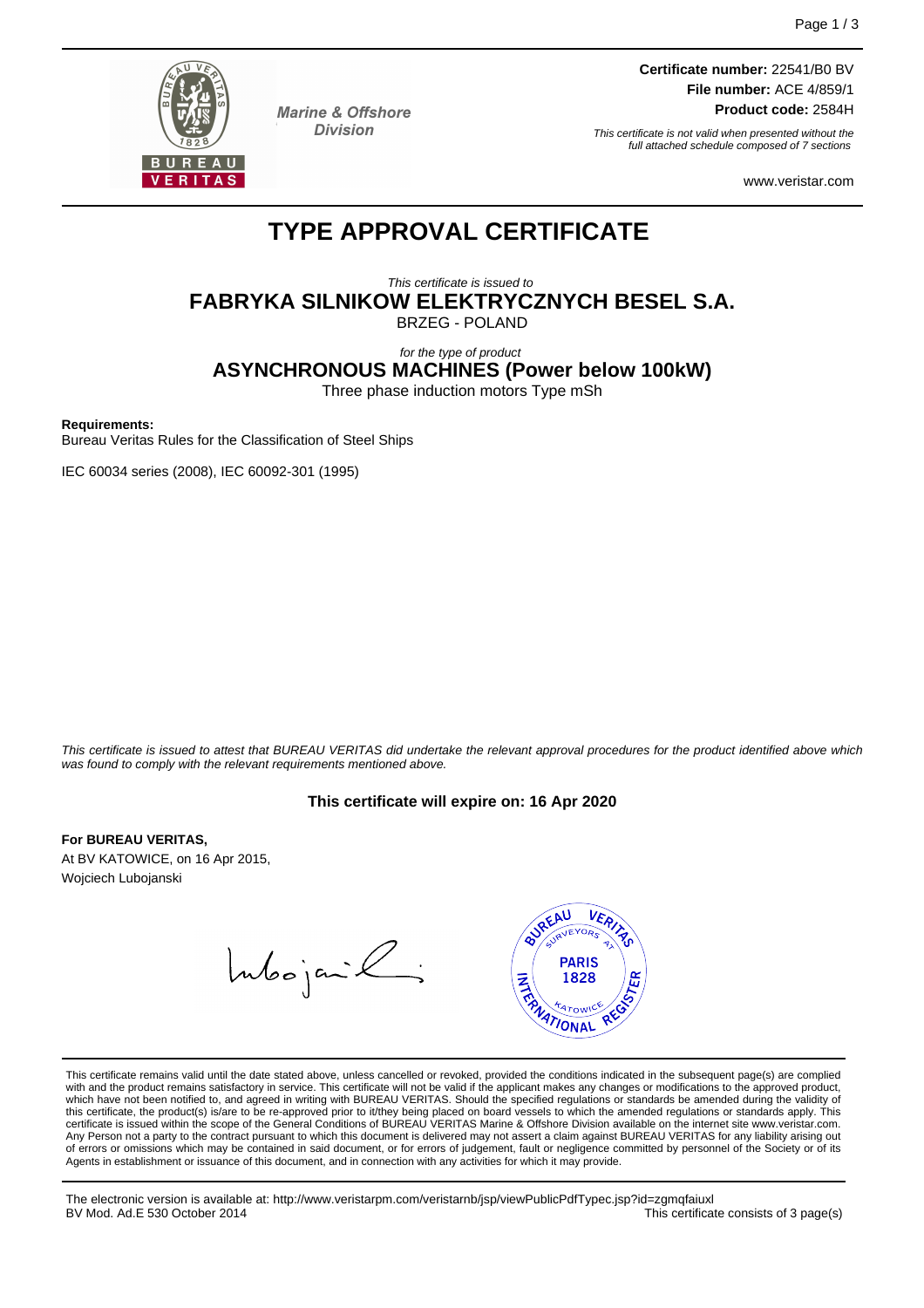# **THE SCHEDULE OF APPROVAL**

### **1. PRODUCT DESCRIPTION :**

Three phase Cage Induction Marine Motors - Type mS\*h \* : Mounting form on lugs, on flange(K) ; on lugs with flange (L)

| <b>Frame material</b>   | Cast aluminium               |
|-------------------------|------------------------------|
| Number of poles         | $: 2 \text{ to } 8$          |
| Height of frame         | : 56, 63, 71, 80             |
| Power supply            | : Up to 690 V 50 Hz or 60 Hz |
| Enclosure en cooling    | : IP 55 - IC411              |
| Ambient temperature     | : Up to $50^{\circ}$ C       |
| Duty type:              | $\therefore$ S1              |
| <b>Insulation</b> class | : F                          |
| Temperature rise        | $B$ or $F$                   |

#### Rated power at S1

| Motor type      | kW<br>2 poles<br>50 Hz | kW<br>2 poles<br>60 Hz | kW<br>4 poles<br>50 Hz | kW<br>4 poles<br>60 Hz | kW<br>6 poles<br><b>50 Hz</b> | kW<br>6 poles<br>60 Hz | kW<br>8 poles<br>50 Hz | kW<br>8 poles<br>60 Hz |
|-----------------|------------------------|------------------------|------------------------|------------------------|-------------------------------|------------------------|------------------------|------------------------|
| mSh 56-.A       | 0,09                   | 0,11                   | 0,06                   | 0,07                   |                               |                        |                        |                        |
| $mSh$ 56-. $B$  | 0,12                   | 0,14                   | 0.09                   | 0,11                   |                               |                        |                        |                        |
| mSh $63$ -.A    | 0.18                   | 0,21                   | 0.12                   | 0.14                   | 0.09                          | 0.11                   |                        |                        |
| $mSh$ 63-. $B$  | 0.25                   | 0,29                   | 0.18                   | 0,21                   | 0,12                          | 0,14                   |                        |                        |
| $mSh 71-A$      | 0,37                   | 0.43                   | 0.25                   | 0.29                   | 0.18                          | 0.21                   | 0.09                   | 0.11                   |
| $mSh$ 71-. $B$  | 0.55                   | 0.64                   | 0,37                   | 0.43                   | 0.25                          | 0,29                   | 0,12                   | 0,14                   |
| $mSh$ 80-. $A$  | 0.75                   | 0.87                   | 0.55                   | 0.64                   | 0.37                          | 0.43                   | 0.18                   | 0.21                   |
| $mSh 80-$ . $B$ | 1,10                   | 1,30                   | 0.75                   | 0,87                   | 0.55                          | 0.64                   | 0.25                   | 0.29                   |

# **2. DOCUMENTS AND DRAWINGS :**

2.1 - Drawings K2-2195 02/10/2009 : General arrangement K3-9310 02/10/2009 : Terminal box K3-10795 03/11/2009 : Materials K3-9377 02/10/2009 : Wound stator breakdown K3-9376 02/10/2009 : Rotor breakdown

2.2 - Electrical data sheet As per BESEL S.A F.S.E N° K.K. 45/07

#### **For modification B0 version:**

Drawing K2-2195 3-phase motors, dated 09.03.2015 Drawing K3-9310 Terminal box, dated 09.03.2015 Drawing K3-9376 Rotor, dated 09.03.2015 Drawing K3-9377 Stator, dated 12.06.2013 Drawing K3-10795 Materials, dated 09.03.2015 Datasheet KK mSh\_2015 Ref. K.K. 45/15